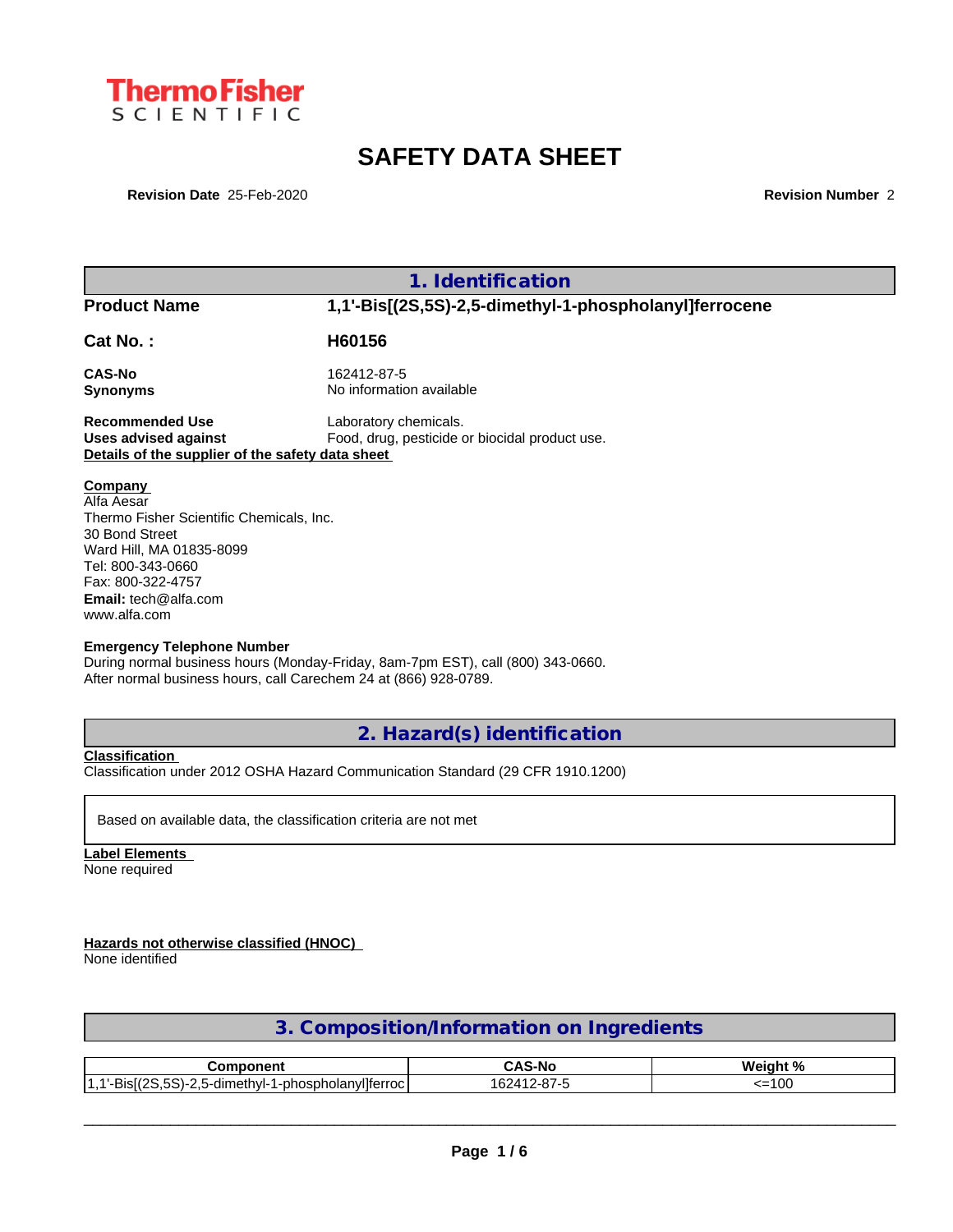| ene                                    |                                                                                                                            |  |  |  |  |
|----------------------------------------|----------------------------------------------------------------------------------------------------------------------------|--|--|--|--|
|                                        |                                                                                                                            |  |  |  |  |
|                                        | 4. First-aid measures                                                                                                      |  |  |  |  |
| <b>Eye Contact</b>                     | Rinse immediately with plenty of water, also under the eyelids, for at least 15 minutes. Get<br>medical attention.         |  |  |  |  |
| <b>Skin Contact</b>                    | Wash off immediately with plenty of water for at least 15 minutes. Get medical attention<br>immediately if symptoms occur. |  |  |  |  |
| <b>Inhalation</b>                      | Remove to fresh air. Get medical attention immediately if symptoms occur.                                                  |  |  |  |  |
| Ingestion                              | Clean mouth with water and drink afterwards plenty of water. Get medical attention if<br>symptoms occur.                   |  |  |  |  |
| Most important symptoms and<br>effects | None reasonably foreseeable.                                                                                               |  |  |  |  |
| <b>Notes to Physician</b>              | Treat symptomatically                                                                                                      |  |  |  |  |
|                                        |                                                                                                                            |  |  |  |  |

 $\_$  ,  $\_$  ,  $\_$  ,  $\_$  ,  $\_$  ,  $\_$  ,  $\_$  ,  $\_$  ,  $\_$  ,  $\_$  ,  $\_$  ,  $\_$  ,  $\_$  ,  $\_$  ,  $\_$  ,  $\_$  ,  $\_$  ,  $\_$  ,  $\_$  ,  $\_$  ,  $\_$  ,  $\_$  ,  $\_$  ,  $\_$  ,  $\_$  ,  $\_$  ,  $\_$  ,  $\_$  ,  $\_$  ,  $\_$  ,  $\_$  ,  $\_$  ,  $\_$  ,  $\_$  ,  $\_$  ,  $\_$  ,  $\_$  ,

**5. Fire-fighting measures**

| Unsuitable Extinguishing Media                                   | No information available                             |  |
|------------------------------------------------------------------|------------------------------------------------------|--|
| <b>Flash Point</b><br>Method -                                   | No information available<br>No information available |  |
| <b>Autoignition Temperature</b><br><b>Explosion Limits</b>       | No information available                             |  |
| <b>Upper</b>                                                     | No data available                                    |  |
| Lower                                                            | No data available                                    |  |
| <b>Sensitivity to Mechanical Impact No information available</b> |                                                      |  |
| <b>Sensitivity to Static Discharge</b>                           | No information available                             |  |

#### **Specific Hazards Arising from the Chemical**

Keep product and empty container away from heat and sources of ignition.

#### **Hazardous Combustion Products**

Carbon monoxide (CO). Carbon dioxide (CO<sub>2</sub>). Oxides of phosphorus. Iron oxides.

#### **Protective Equipment and Precautions for Firefighters**

As in any fire, wear self-contained breathing apparatus pressure-demand, MSHA/NIOSH (approved or equivalent) and full protective gear.

| <b>NFPA</b>                      |                                                                                                                                                                                                                              |                    |                         |  |  |
|----------------------------------|------------------------------------------------------------------------------------------------------------------------------------------------------------------------------------------------------------------------------|--------------------|-------------------------|--|--|
| <b>Health</b>                    | Flammability                                                                                                                                                                                                                 | <b>Instability</b> | <b>Physical hazards</b> |  |  |
|                                  | 6. Accidental release measures                                                                                                                                                                                               |                    |                         |  |  |
| <b>Personal Precautions</b>      | Ensure adequate ventilation. Use personal protective equipment as required. Avoid dust<br>formation.                                                                                                                         |                    |                         |  |  |
| <b>Environmental Precautions</b> | Should not be released into the environment. See Section 12 for additional Ecological<br>Information. Do not allow material to contaminate ground water system. Do not flush into<br>surface water or sanitary sewer system. |                    |                         |  |  |

**Methods for Containment and Clean** Sweep up and shovel into suitable containers for disposal. Avoid dust formation. **Up**

### **7. Handling and storage**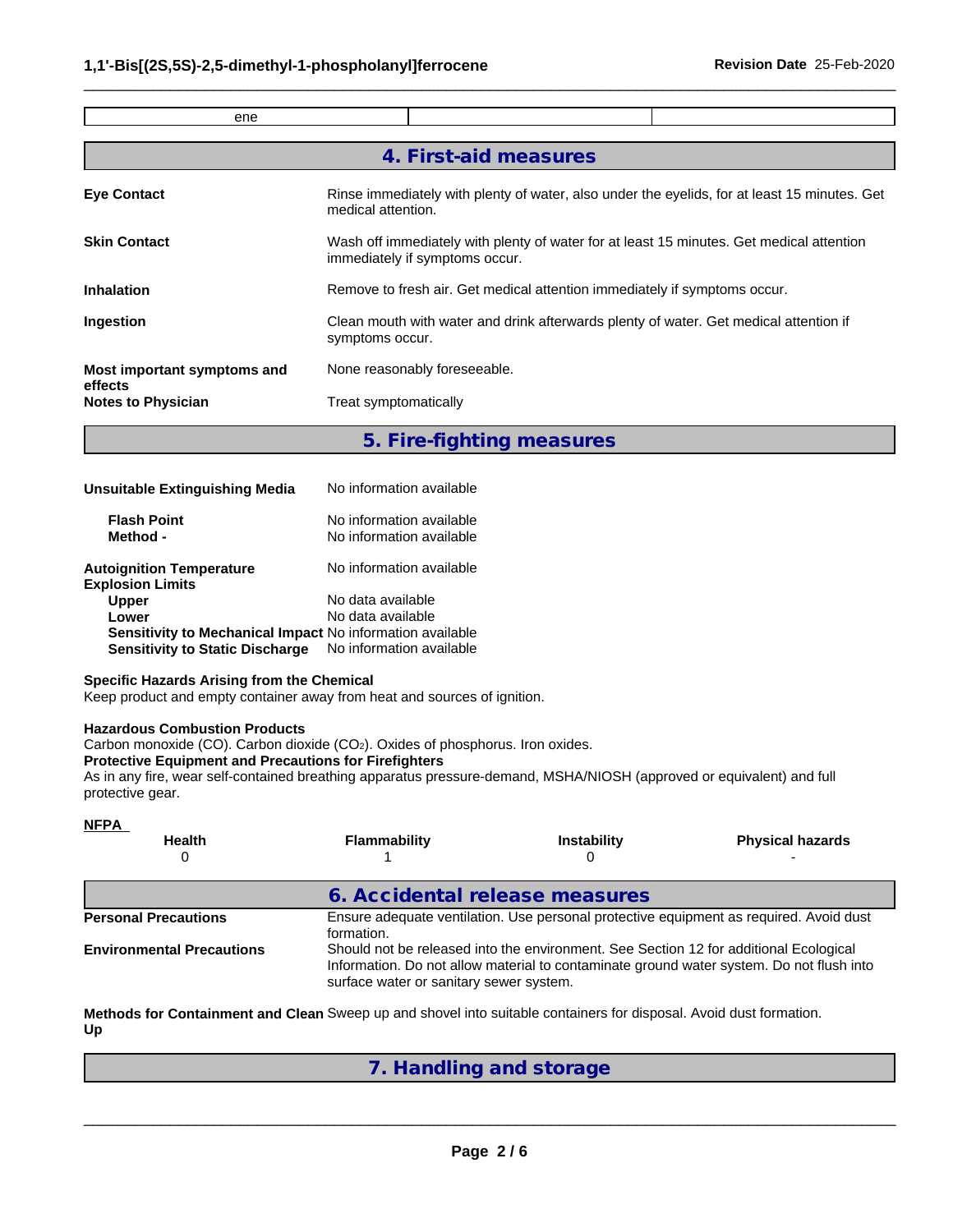| <b>Handling</b><br>Wear personal protective equipment/face protection. Ensure adequate ventilation. Avoid<br>contact with skin, eyes or clothing. Avoid ingestion and inhalation. Avoid dust formation. |                                                                                                                                                                                   |  |  |  |
|---------------------------------------------------------------------------------------------------------------------------------------------------------------------------------------------------------|-----------------------------------------------------------------------------------------------------------------------------------------------------------------------------------|--|--|--|
| <b>Storage</b>                                                                                                                                                                                          | Keep containers tightly closed in a dry, cool and well-ventilated place.                                                                                                          |  |  |  |
|                                                                                                                                                                                                         | 8. Exposure controls / personal protection                                                                                                                                        |  |  |  |
| <b>Exposure Guidelines</b>                                                                                                                                                                              | This product does not contain any hazardous materials with occupational exposure<br>limitsestablished by the region specific regulatory bodies.                                   |  |  |  |
|                                                                                                                                                                                                         |                                                                                                                                                                                   |  |  |  |
| <b>Engineering Measures</b>                                                                                                                                                                             | None under normal use conditions.                                                                                                                                                 |  |  |  |
| <b>Personal Protective Equipment</b>                                                                                                                                                                    |                                                                                                                                                                                   |  |  |  |
| <b>Eye/face Protection</b>                                                                                                                                                                              | Wear appropriate protective eyeglasses or chemical safety goggles as described by<br>OSHA's eye and face protection regulations in 29 CFR 1910.133 or European Standard<br>EN166. |  |  |  |
| Skin and body protection                                                                                                                                                                                | Wear appropriate protective gloves and clothing to prevent skin exposure.                                                                                                         |  |  |  |
| <b>Respiratory Protection</b>                                                                                                                                                                           | No protective equipment is needed under normal use conditions.                                                                                                                    |  |  |  |
| <b>Hygiene Measures</b>                                                                                                                                                                                 | Handle in accordance with good industrial hygiene and safety practice.                                                                                                            |  |  |  |

 $\_$  ,  $\_$  ,  $\_$  ,  $\_$  ,  $\_$  ,  $\_$  ,  $\_$  ,  $\_$  ,  $\_$  ,  $\_$  ,  $\_$  ,  $\_$  ,  $\_$  ,  $\_$  ,  $\_$  ,  $\_$  ,  $\_$  ,  $\_$  ,  $\_$  ,  $\_$  ,  $\_$  ,  $\_$  ,  $\_$  ,  $\_$  ,  $\_$  ,  $\_$  ,  $\_$  ,  $\_$  ,  $\_$  ,  $\_$  ,  $\_$  ,  $\_$  ,  $\_$  ,  $\_$  ,  $\_$  ,  $\_$  ,  $\_$  ,

**9. Physical and chemical properties**

| <b>Physical State</b>                   | Solid                                            |
|-----------------------------------------|--------------------------------------------------|
| Appearance                              | Yellow                                           |
| Odor                                    | No information available                         |
| <b>Odor Threshold</b>                   | No information available                         |
| рH                                      | No information available                         |
| <b>Melting Point/Range</b>              | 88 - 99 °C / 190.4 - 210.2 °F                    |
| <b>Boiling Point/Range</b>              | No information available                         |
| <b>Flash Point</b>                      | No information available                         |
| <b>Evaporation Rate</b>                 | Not applicable                                   |
| Flammability (solid,gas)                | No information available                         |
| <b>Flammability or explosive limits</b> |                                                  |
| <b>Upper</b>                            | No data available                                |
| Lower                                   | No data available                                |
| <b>Vapor Pressure</b>                   | No information available                         |
| <b>Vapor Density</b>                    | Not applicable                                   |
| <b>Specific Gravity</b>                 | No information available                         |
| <b>Solubility</b>                       | No information available                         |
| Partition coefficient; n-octanol/water  | No data available                                |
| <b>Autoignition Temperature</b>         | No information available                         |
| <b>Decomposition Temperature</b>        | No information available                         |
| Viscosity                               | Not applicable                                   |
| Molecular Formula                       | C <sub>22</sub> H <sub>32</sub> FeP <sub>2</sub> |
| <b>Molecular Weight</b>                 | 414.28                                           |
|                                         |                                                  |

### **10. Stability and reactivity**

None known, based on information available

**Stability Air sensitive.** 

**Conditions to Avoid Incompatible products.**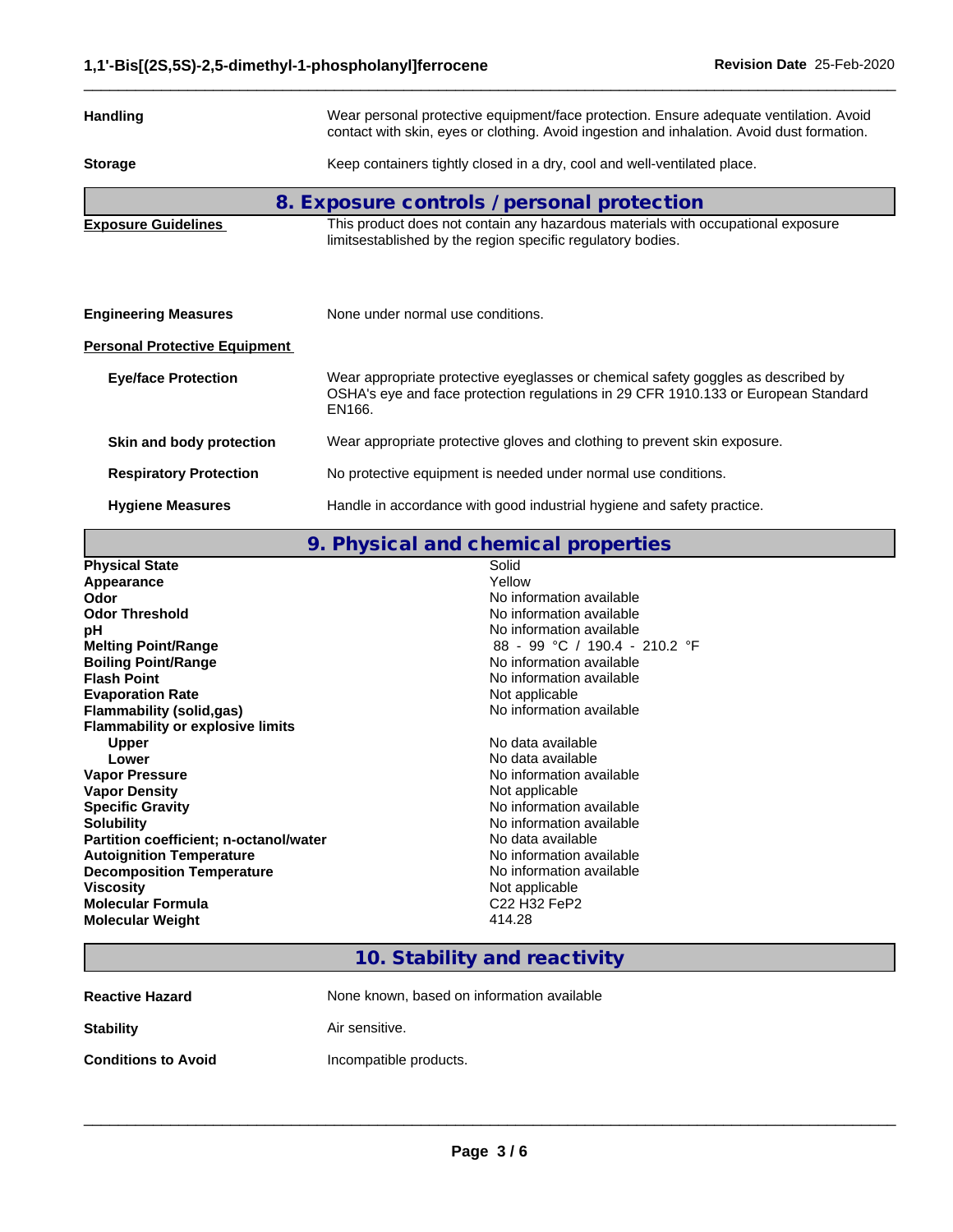| <b>Incompatible Materials</b>                                                                                                                                                                                     | Halogens                                                                                                                                 |                               |  |  |  |
|-------------------------------------------------------------------------------------------------------------------------------------------------------------------------------------------------------------------|------------------------------------------------------------------------------------------------------------------------------------------|-------------------------------|--|--|--|
| Hazardous Decomposition Products Carbon monoxide (CO), Carbon dioxide (CO2), Oxides of phosphorus, Iron oxides                                                                                                    |                                                                                                                                          |                               |  |  |  |
| <b>Hazardous Polymerization</b>                                                                                                                                                                                   | Hazardous polymerization does not occur.                                                                                                 |                               |  |  |  |
| <b>Hazardous Reactions</b>                                                                                                                                                                                        | None under normal processing.                                                                                                            |                               |  |  |  |
|                                                                                                                                                                                                                   |                                                                                                                                          | 11. Toxicological information |  |  |  |
| <b>Acute Toxicity</b>                                                                                                                                                                                             |                                                                                                                                          |                               |  |  |  |
| <b>Product Information</b><br><b>Component Information</b><br><b>Toxicologically Synergistic</b><br><b>Products</b><br>Delayed and immediate effects as well as chronic effects from short and long-term exposure | No information available                                                                                                                 |                               |  |  |  |
| <b>Irritation</b>                                                                                                                                                                                                 | No information available                                                                                                                 |                               |  |  |  |
| <b>Sensitization</b>                                                                                                                                                                                              | No information available                                                                                                                 |                               |  |  |  |
| Carcinogenicity                                                                                                                                                                                                   | The table below indicates whether each agency has listed any ingredient as a carcinogen.                                                 |                               |  |  |  |
| <b>CAS-No</b><br>Component                                                                                                                                                                                        |                                                                                                                                          |                               |  |  |  |
| 1,1'-Bis[(2S,5S)-2,5-di<br>162412-87-5<br>methyl-1-phospholanyl<br><i><u><b>Herrocene</b></u></i>                                                                                                                 | <b>IARC</b><br><b>NTP</b><br><b>ACGIH</b><br><b>OSHA</b><br>Mexico<br>Not listed<br>Not listed<br>Not listed<br>Not listed<br>Not listed |                               |  |  |  |
| <b>Mutagenic Effects</b>                                                                                                                                                                                          | No information available                                                                                                                 |                               |  |  |  |
| <b>Reproductive Effects</b>                                                                                                                                                                                       | No information available.                                                                                                                |                               |  |  |  |
| <b>Developmental Effects</b>                                                                                                                                                                                      | No information available.                                                                                                                |                               |  |  |  |
| <b>Teratogenicity</b>                                                                                                                                                                                             | No information available.                                                                                                                |                               |  |  |  |
| <b>STOT - single exposure</b><br><b>STOT - repeated exposure</b>                                                                                                                                                  | None known<br>None known                                                                                                                 |                               |  |  |  |
| <b>Aspiration hazard</b>                                                                                                                                                                                          | No information available                                                                                                                 |                               |  |  |  |
| Symptoms / effects, both acute and No information available<br>delayed                                                                                                                                            |                                                                                                                                          |                               |  |  |  |
| No information available<br><b>Endocrine Disruptor Information</b>                                                                                                                                                |                                                                                                                                          |                               |  |  |  |
| <b>Other Adverse Effects</b>                                                                                                                                                                                      | The toxicological properties have not been fully investigated.                                                                           |                               |  |  |  |
|                                                                                                                                                                                                                   |                                                                                                                                          | 12. Ecological information    |  |  |  |
| <b>Ecotoxicity</b><br>May cause long-term adverse effects in the environment. Do not allow material to contaminate ground water system.                                                                           |                                                                                                                                          |                               |  |  |  |
| <b>Persistence and Degradability</b>                                                                                                                                                                              | May persist                                                                                                                              |                               |  |  |  |
| <b>Bioaccumulation/ Accumulation</b>                                                                                                                                                                              | No information available.                                                                                                                |                               |  |  |  |
| <b>Mobility</b>                                                                                                                                                                                                   | No information available.                                                                                                                |                               |  |  |  |
|                                                                                                                                                                                                                   |                                                                                                                                          | 13. Disposal considerations   |  |  |  |
|                                                                                                                                                                                                                   |                                                                                                                                          |                               |  |  |  |

 $\_$  ,  $\_$  ,  $\_$  ,  $\_$  ,  $\_$  ,  $\_$  ,  $\_$  ,  $\_$  ,  $\_$  ,  $\_$  ,  $\_$  ,  $\_$  ,  $\_$  ,  $\_$  ,  $\_$  ,  $\_$  ,  $\_$  ,  $\_$  ,  $\_$  ,  $\_$  ,  $\_$  ,  $\_$  ,  $\_$  ,  $\_$  ,  $\_$  ,  $\_$  ,  $\_$  ,  $\_$  ,  $\_$  ,  $\_$  ,  $\_$  ,  $\_$  ,  $\_$  ,  $\_$  ,  $\_$  ,  $\_$  ,  $\_$  ,

**Waste Disposal Methods** Chemical waste generators must determine whether a discarded chemical is classified as a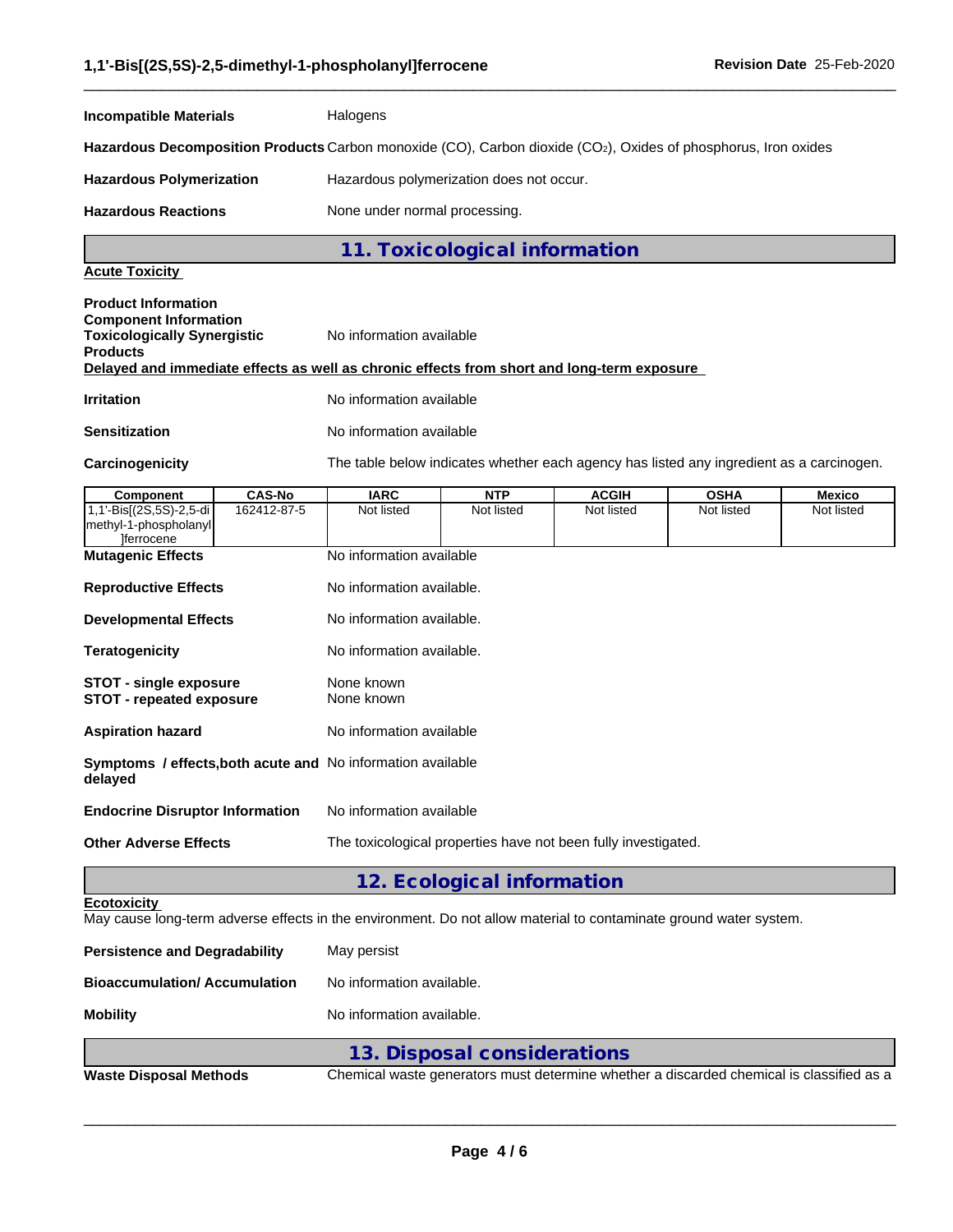hazardous waste. Chemical waste generators must also consult local, regional, and national hazardous waste regulations to ensure complete and accurate classification.

 $\_$  ,  $\_$  ,  $\_$  ,  $\_$  ,  $\_$  ,  $\_$  ,  $\_$  ,  $\_$  ,  $\_$  ,  $\_$  ,  $\_$  ,  $\_$  ,  $\_$  ,  $\_$  ,  $\_$  ,  $\_$  ,  $\_$  ,  $\_$  ,  $\_$  ,  $\_$  ,  $\_$  ,  $\_$  ,  $\_$  ,  $\_$  ,  $\_$  ,  $\_$  ,  $\_$  ,  $\_$  ,  $\_$  ,  $\_$  ,  $\_$  ,  $\_$  ,  $\_$  ,  $\_$  ,  $\_$  ,  $\_$  ,  $\_$  ,

|                             | 14. Transport information  |  |
|-----------------------------|----------------------------|--|
|                             | Not regulated              |  |
| <u>DOT</u><br>_ <u>TDG_</u> | Not regulated              |  |
| <b>IATA</b>                 | Not regulated              |  |
| <b>IMDG/IMO</b>             | Not regulated              |  |
|                             | 15. Regulatory information |  |

#### **United States of America Inventory**

| Component                                                     | CAS-No      | <b>TSCA</b> | <b>TSCA Inventory notification -</b><br><b>Active/Inactive</b> | <b>TSCA - EPA Regulatory</b><br>Flags |
|---------------------------------------------------------------|-------------|-------------|----------------------------------------------------------------|---------------------------------------|
| $1,1'-Bis[(2S,5S)-2,5-dimethyl-1-ph]$<br>ospholanvilferrocene | 162412-87-5 |             |                                                                |                                       |

**Legend:**

**TSCA** - Toxic Substances Control Act, (40 CFR Part 710) X - Listed

'-' - Not Listed

**TSCA 12(b)** - Notices of Export Not applicable

#### **International Inventories**

Canada (DSL/NDSL), Europe (EINECS/ELINCS/NLP), Philippines (PICCS), Japan (ENCS), Australia (AICS), China (IECSC), Korea (ECL).

| Component                      | <b>CAS-No</b> | <b>DSL</b> | <b>NDSL</b> | <b>EINECS</b> | <b>PICCS</b> | <b>ENCS</b> | <b>AICS</b> | <b>IECSC</b> | KECL |
|--------------------------------|---------------|------------|-------------|---------------|--------------|-------------|-------------|--------------|------|
|                                | 162412-87-5   |            |             |               |              |             |             |              |      |
| $\sim$<br>ospholanyllferrocene |               |            |             |               |              |             |             |              |      |

#### **U.S. Federal Regulations**

| <b>SARA 313</b>                                                                                                                            | Not applicable                                              |  |  |  |  |  |
|--------------------------------------------------------------------------------------------------------------------------------------------|-------------------------------------------------------------|--|--|--|--|--|
| <b>SARA 311/312 Hazard Categories</b>                                                                                                      | See section 2 for more information                          |  |  |  |  |  |
| <b>CWA (Clean Water Act)</b>                                                                                                               | Not applicable                                              |  |  |  |  |  |
| <b>Clean Air Act</b>                                                                                                                       | Not applicable                                              |  |  |  |  |  |
| <b>OSHA</b> - Occupational Safety and<br><b>Health Administration</b>                                                                      | Not applicable                                              |  |  |  |  |  |
| <b>CERCLA</b>                                                                                                                              | Not applicable                                              |  |  |  |  |  |
| <b>California Proposition 65</b>                                                                                                           | This product does not contain any Proposition 65 chemicals. |  |  |  |  |  |
| U.S. State Right-to-Know<br><b>Regulations</b>                                                                                             | Not applicable                                              |  |  |  |  |  |
| <b>U.S. Department of Transportation</b><br>Reportable Quantity (RQ):<br><b>DOT Marine Pollutant</b><br><b>DOT Severe Marine Pollutant</b> | N<br>N<br>N                                                 |  |  |  |  |  |
| <b>U.S. Department of Homeland</b><br><b>Security</b>                                                                                      | This product does not contain any DHS chemicals.            |  |  |  |  |  |